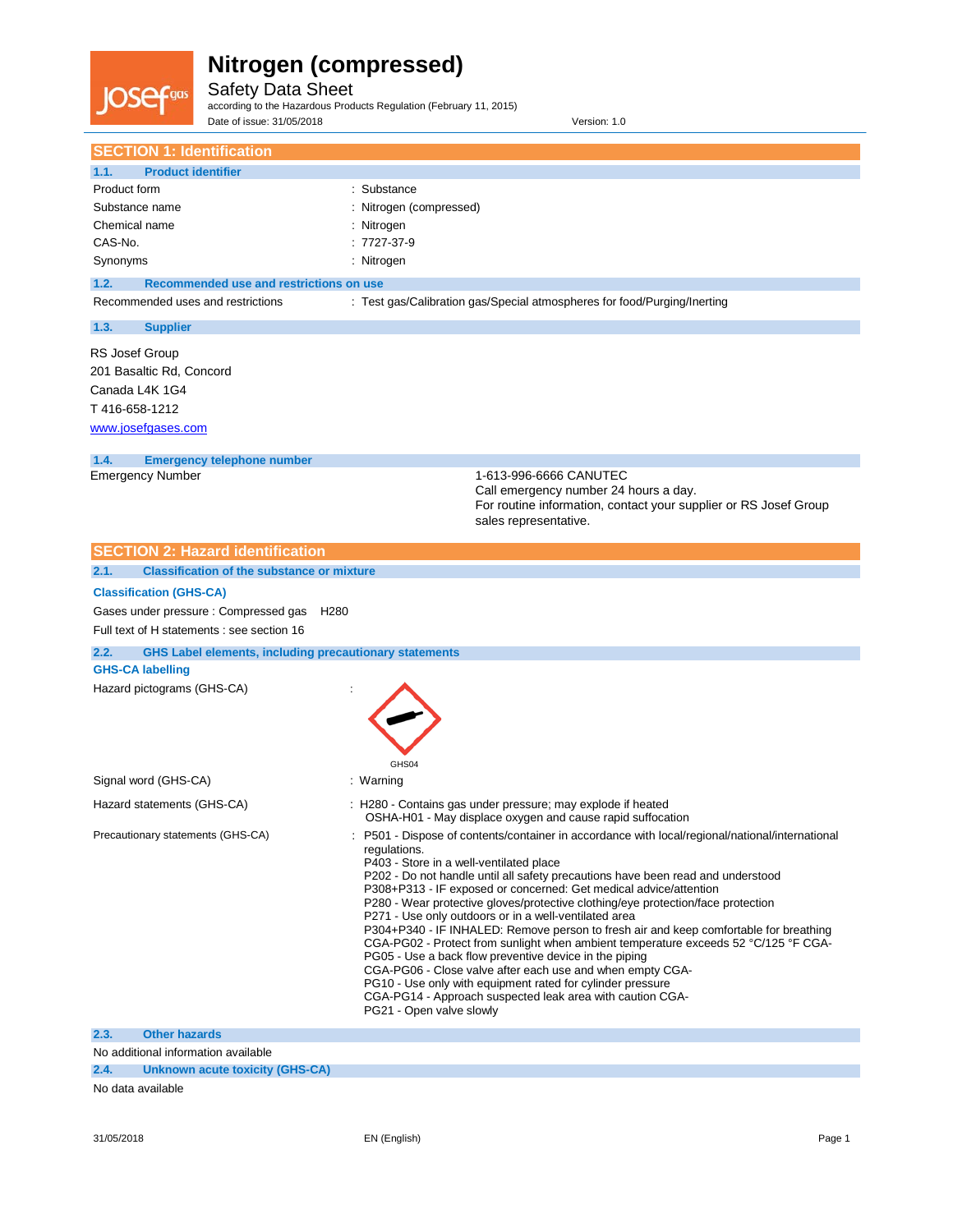

Safety Data Sheet according to the Hazardous Products Regulation (February 11, 2015)

| <b>SECTION 3: Composition/information on ingredients</b> |                         |                                                |                           |               |                                |  |
|----------------------------------------------------------|-------------------------|------------------------------------------------|---------------------------|---------------|--------------------------------|--|
| 3.1.                                                     | <b>Substances</b>       |                                                |                           |               |                                |  |
| Name                                                     | : Nitrogen (compressed) |                                                |                           |               |                                |  |
| CAS-No.                                                  |                         | $:7727-37-9$                                   |                           |               |                                |  |
| <b>Name</b>                                              |                         | <b>Chemical name/Synonyms</b>                  | <b>Product identifier</b> | $\frac{9}{6}$ | <b>Classification (GHS-CA)</b> |  |
| Nitrogen                                                 |                         | Nitrogen gas /Nitrogen, Nitrogen<br>Compressed | (CAS-No.) 7727-37-9       | >99.9%        | Press. Gas (Comp.), H280       |  |

Full text of hazard classes and H-statements : see section 16

| 3.2.           | <b>Mixtures</b>                                                          |                                                                                                                                                                                                 |
|----------------|--------------------------------------------------------------------------|-------------------------------------------------------------------------------------------------------------------------------------------------------------------------------------------------|
| Not applicable |                                                                          |                                                                                                                                                                                                 |
|                | <b>SECTION 4: First-aid measures</b>                                     |                                                                                                                                                                                                 |
| 4.1.           | <b>Description of first aid measures</b>                                 |                                                                                                                                                                                                 |
|                |                                                                          |                                                                                                                                                                                                 |
|                | First-aid measures after inhalation                                      | : Remove victim to fresh air and keep at rest in a position comfortable for breathing. If you feel<br>unwell, seek medical advice.                                                              |
|                | First-aid measures after skin contact                                    | Adverse effects not expected from this product.                                                                                                                                                 |
|                | First-aid measures after eye contact                                     | Adverse effects not expected from this product.                                                                                                                                                 |
|                | First-aid measures after ingestion                                       | Ingestion is not considered a potential route of exposure.                                                                                                                                      |
| 4.2.           | Most important symptoms and effects (acute and delayed)                  |                                                                                                                                                                                                 |
|                | Symptoms/effects after inhalation                                        | May displace oxygen and cause rapid suffocation. If you feel unwell, seek medical advice.                                                                                                       |
|                | Symptoms/effects after skin contact                                      | Adverse effects not expected from this product.                                                                                                                                                 |
|                | Symptoms/effects after eye contact                                       | Adverse effects not expected from this product.                                                                                                                                                 |
|                | Symptoms/effects after ingestion                                         | Ingestion is not considered a potential route of exposure.                                                                                                                                      |
|                | Symptoms/effects upon<br>intravenous administration                      | Not known.                                                                                                                                                                                      |
|                | Chronic symptoms                                                         | None known.                                                                                                                                                                                     |
| 4.3.           | Immediate medical attention and special treatment, if necessary          |                                                                                                                                                                                                 |
|                | Other medical advice or treatment                                        | : If breathing is difficult, give oxygen. Obtain medical attention if breathing difficulty persists.                                                                                            |
|                |                                                                          |                                                                                                                                                                                                 |
|                | <b>SECTION 5: Fire-fighting measures</b>                                 |                                                                                                                                                                                                 |
| 5.1.           | <b>Suitable extinguishing media</b>                                      |                                                                                                                                                                                                 |
|                | Suitable extinguishing media                                             | : Use extinguishing media appropriate for surrounding fire.                                                                                                                                     |
| 5.2.           | <b>Unsuitable extinguishing media</b>                                    |                                                                                                                                                                                                 |
|                | Unsuitable extinguishing media                                           | : Do not use water jet to extinguish.                                                                                                                                                           |
| 5.3.           | Specific hazards arising from the hazardous product                      |                                                                                                                                                                                                 |
| Fire hazard    |                                                                          | : The product is not flammable.                                                                                                                                                                 |
|                | Explosion hazard                                                         | : Product is not explosive. Heat may build pressure, rupturing closed containers, spreading fire<br>and increasing risk of burns and injuries.                                                  |
|                | Hazardous combustion products                                            | : None known                                                                                                                                                                                    |
| 5.4.           | Special protective equipment and precautions for fire-fighters           |                                                                                                                                                                                                 |
|                | Firefighting instructions                                                | : In case of fire: Evacuate area. Fight fire remotely due to the risk of explosion. Use water spray<br>or fog for cooling exposed containers. Exercise caution when fighting any chemical fire. |
|                | Protection during firefighting                                           | Exposure to fire may cause containers to rupture/explode.<br>Standard protective clothing and equipment (e.g. Self Contained Breathing Apparatus) for fire                                      |
|                |                                                                          | fighters. Do not enter fire area without proper protective equipment, including respiratory<br>protection.                                                                                      |
|                | <b>SECTION 6: Accidental release measures</b>                            |                                                                                                                                                                                                 |
| 6.1.           | Personal precautions, protective equipment and emergency procedures      |                                                                                                                                                                                                 |
|                | General measures                                                         | : Ensure adequate ventilation.                                                                                                                                                                  |
|                | Personal Precautions, Protective Equipment<br>and Emergency Procedures   | : EVACUATE ALL PERSONNEL FROM AFFECTED AREA. Use appropriate protective<br>equipment. If leak is on user's equipment, be certain to purge piping before attempting repairs.                     |
|                |                                                                          | If leak is on a container or container valve contact RS Josef Group                                                                                                                             |
| 6.2.           | Methods and materials for containment and cleaning up<br>For containment |                                                                                                                                                                                                 |
|                |                                                                          | : Try to stop release if without risk.                                                                                                                                                          |

31/05/2018 EN (English) 2/7 RS Josef Group cannot assure the integrity or accuracy of any version of this document after it has been downloaded or removed from our website.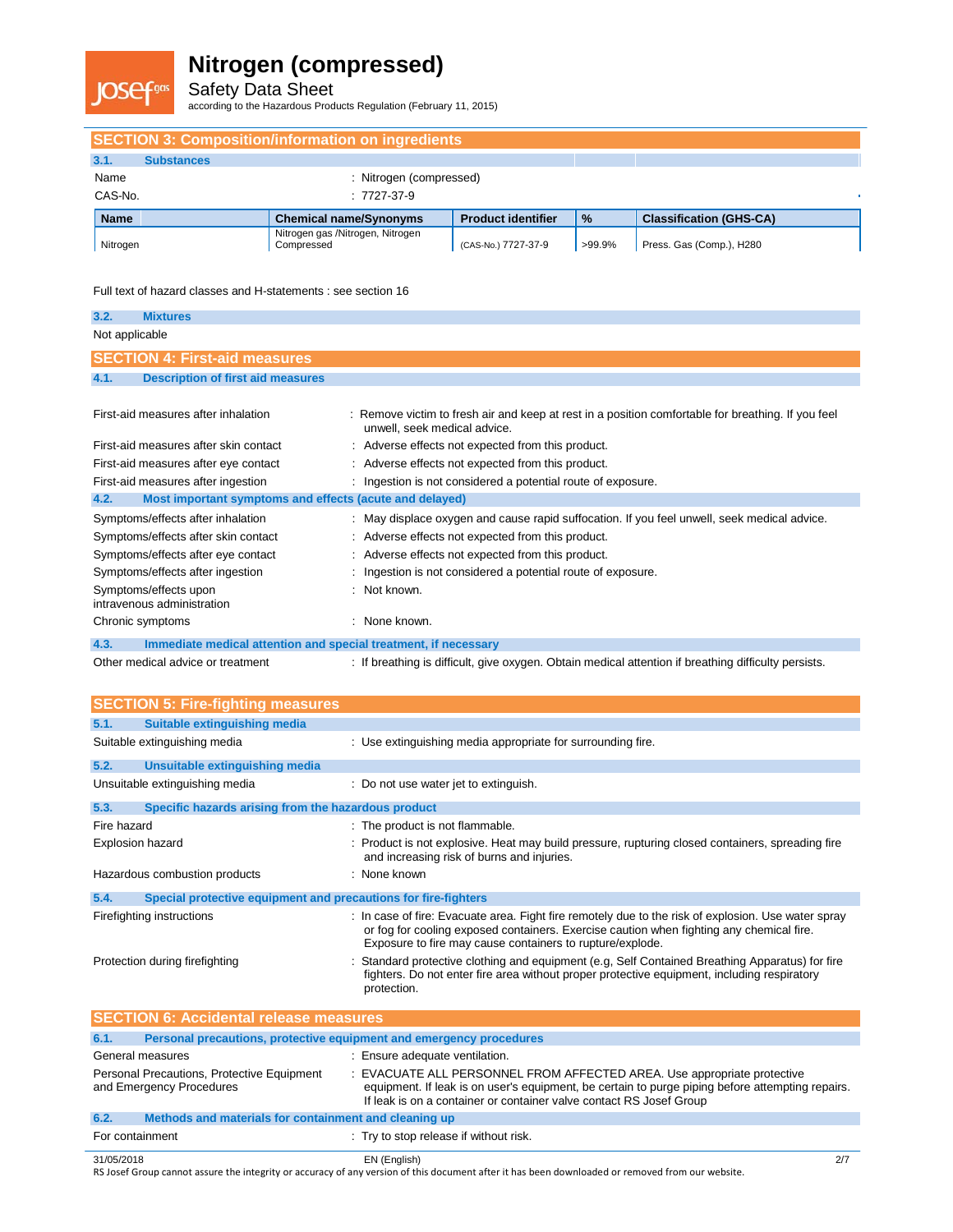Safety Data Sheet

according to the Hazardous Products Regulation (February 11, 2015)

|  | Methods for cleaning up |  |  |  |
|--|-------------------------|--|--|--|
|--|-------------------------|--|--|--|

|      | Methods for cleaning up                                                             | : Dispose of contents/container in accordance with local/regional/national/international<br>regulations.                                                                     |
|------|-------------------------------------------------------------------------------------|------------------------------------------------------------------------------------------------------------------------------------------------------------------------------|
| 6.3. | <b>Reference to other sections</b>                                                  |                                                                                                                                                                              |
|      | For further information refer to section 8: "Exposure controls/personal protection" |                                                                                                                                                                              |
|      | <b>SECTION 7: Handling and storage</b>                                              |                                                                                                                                                                              |
| 7.1. | <b>Precautions for safe handling</b>                                                |                                                                                                                                                                              |
|      | Precautions for safe handling                                                       | : Do not handle until all safety precautions have been read and understood. Use only outdoors or<br>in a well-ventilated area.                                               |
|      | Hygiene measures                                                                    | : Do not eat, drink or smoke when using this product.                                                                                                                        |
|      | Additional hazards when processed                                                   | : Pressurized container: Do not pierce or burn, even after use. Use only with equipment rated for<br>cylinder pressure.                                                      |
| 7.2. | Conditions for safe storage, including any incompatibilities                        |                                                                                                                                                                              |
|      | <b>Technical measures</b>                                                           | : Comply with applicable regulations.                                                                                                                                        |
|      | Storage conditions                                                                  | : Do not expose to temperatures exceeding 52 °C/ 125 °F. Keep container closed when not in<br>use. Protect cylinders from physical damage; do not drag, roll, slide or drop. |
|      | Incompatible products                                                               | : None known.                                                                                                                                                                |
|      | Incompatible materials                                                              | : None known.                                                                                                                                                                |

| <b>SECTION 8: Exposure controls/personal protection</b> |                                                              |                                                                                                                                                                                                                                                                                                                                                                 |  |
|---------------------------------------------------------|--------------------------------------------------------------|-----------------------------------------------------------------------------------------------------------------------------------------------------------------------------------------------------------------------------------------------------------------------------------------------------------------------------------------------------------------|--|
| 8.1.                                                    | <b>Control parameters</b>                                    |                                                                                                                                                                                                                                                                                                                                                                 |  |
|                                                         | No additional information available                          |                                                                                                                                                                                                                                                                                                                                                                 |  |
| 8.2.                                                    | Appropriate engineering controls                             |                                                                                                                                                                                                                                                                                                                                                                 |  |
|                                                         | Appropriate engineering controls                             | : Ensure exposure is below occupational exposure limits (where available). Provide adequate<br>general and local exhaust ventilation. Systems under pressure should be regularly checked for<br>leakages. Oxygen detectors should be used when asphyxiating gases may be released.<br>Consider the use of a work permit system e.g. for maintenance activities. |  |
|                                                         | Environmental exposure controls                              | : Refer to local regulations for restriction of emissions to the atmosphere. See section 13 for<br>specific methods for waste gas treatment.                                                                                                                                                                                                                    |  |
| 0.2                                                     | Individual protection measures/Personal protective equipment |                                                                                                                                                                                                                                                                                                                                                                 |  |

**8.3. Individual protection measures/Personal protective equipment**

#### **Personal protective equipment:**

Gloves. Safety glasses. Protective clothing. Safety shoes.

#### **Hand protection:**

Wear working gloves when handling gas containers.

#### **Eye protection:**

Wear safety glasses with side shields.

#### **Skin and body protection:**

Wear suitable protective clothing, e.g. lab coats, coveralls or flame resistant clothing.

#### **Respiratory protection:**

None necessary during routine operations.



#### **Thermal hazard protection:**

None necessary during routine operations.

#### **Other information:**

Wear safety shoes while handling containers.

|                | <b>SECTION 9: Physical and chemical properties</b>    |                         |
|----------------|-------------------------------------------------------|-------------------------|
| 9.1.           | Information on basic physical and chemical properties |                         |
| Physical state |                                                       | : Gas                   |
| Appearance     |                                                       | : Clear, colorless gas. |
|                |                                                       |                         |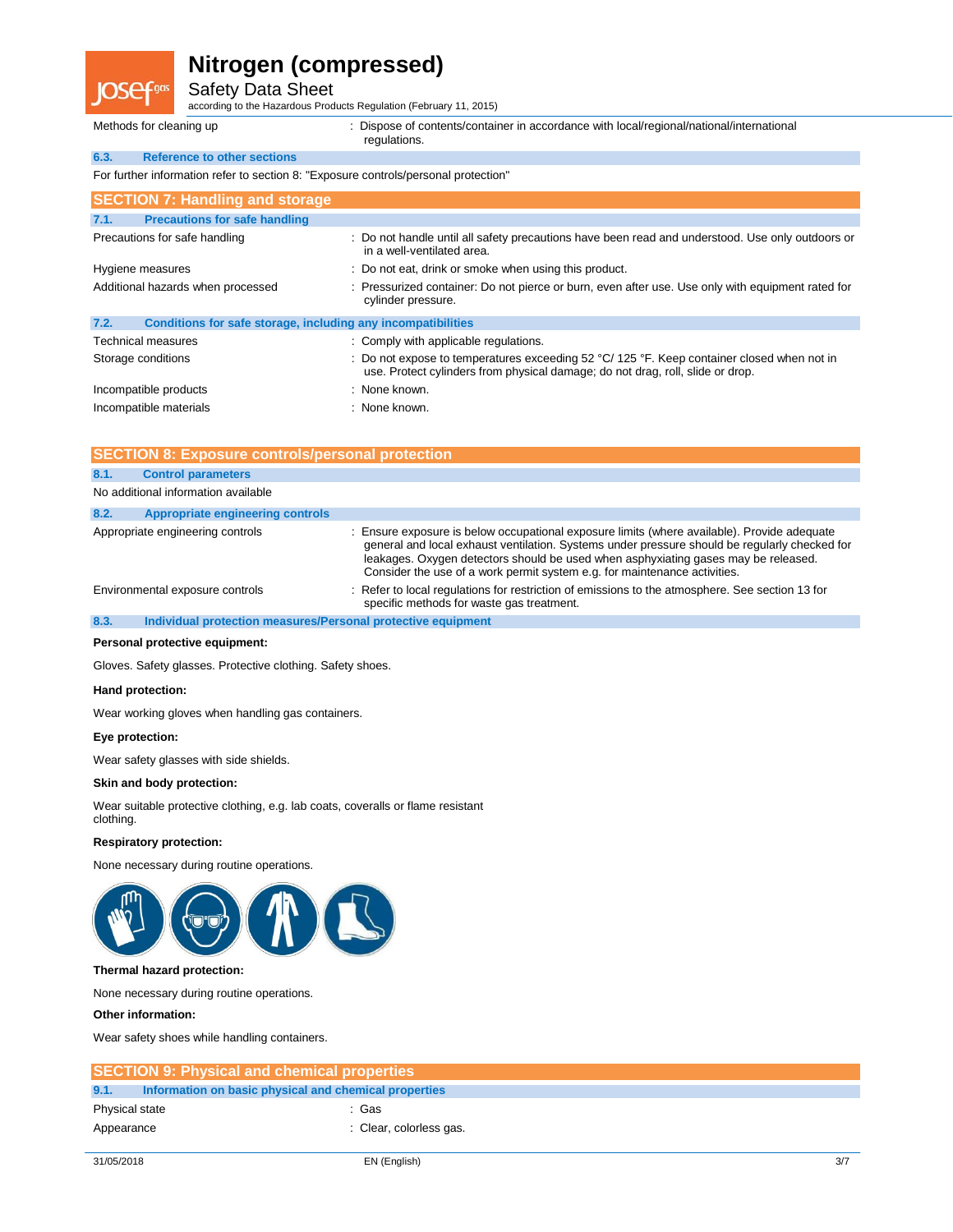**JOSef**<sup>gas</sup> Safety Data Sheet according to the Hazardous Products Regulation (February 11, 2015)

| Colour                                     | Colourless                         |
|--------------------------------------------|------------------------------------|
| Odour                                      | Odourless                          |
| Odour threshold                            | No data available                  |
| pH                                         | No data available                  |
| Relative evaporation rate (butylacetate=1) | : No data available                |
| Relative evaporation rate (ether=1)        | : Not applicable for gas mixtures. |
| Molecular mass                             | : 28.0134 g/mol                    |
| Melting point                              | $: -210 °C$                        |
| Freezing point                             | No data available                  |
| Boiling point                              | : $-195.5 °C$                      |
| Flash point                                | No data available                  |
| Auto-ignition temperature                  | : No data available                |
| Decomposition temperature                  | : No data available                |
| Flammability (solid, gas)                  | : See Section 2.1 and 2.2          |
| Vapour pressure                            | 760<br>t.                          |
| Vapour pressure at 50 °C                   | : No data available                |
| Relative vapour density at 20 °C           | : 0.967                            |
| Relative density                           | No data available                  |
| Density                                    | : $1.2506$ g/l                     |
| Relative gas density                       | Similar to air.                    |
| Solubility                                 | Water: 1.485 g/100cm <sup>3</sup>  |
| Log Pow                                    | No data available                  |
| Viscosity, kinematic                       | No data available                  |
| Oxidising properties                       | None.                              |
| <b>Explosive limits</b>                    | Not applicable - not flammable     |
| <b>Other information</b><br>9.2.           |                                    |
| Additional information                     | : None                             |

| <b>SECTION 10: Stability and reactivity</b> |                                                                                                          |
|---------------------------------------------|----------------------------------------------------------------------------------------------------------|
| <b>Reactivity</b><br>10.1.                  |                                                                                                          |
| Reactivity                                  | : None known.                                                                                            |
| Chemical stability                          | : Stable under normal conditions.                                                                        |
| Possibility of hazardous reactions          | : None known.                                                                                            |
| Conditions to avoid                         | : None under recommended storage and handling conditions (see section 7).                                |
| Incompatible materials                      | : None known.                                                                                            |
| Hazardous decomposition products            | : Under normal conditions of storage and use hazardous decomposition products should not be<br>produced. |

| <b>SECTION 11: Toxicological information</b>  |                                 |  |  |
|-----------------------------------------------|---------------------------------|--|--|
| Likely routes of exposure                     | Inhalation.                     |  |  |
| Information on toxicological effects<br>11.1. |                                 |  |  |
| Acute toxicity (oral)                         | Not classified                  |  |  |
| Acute toxicity (dermal)                       | Not classified                  |  |  |
| Acute toxicity (inhalation)                   | Inhalation:gas: Not classified. |  |  |
|                                               |                                 |  |  |

| Nitrogen (compressed) ( \f )7727-37-9 |                         |
|---------------------------------------|-------------------------|
| LC50 inhalation rat (ppm)             | 820000 ppm/4h           |
| ATE CA (gases)                        | 820000.00000000 ppmv/4h |

| Nitrogen (7727-37-9)              |                  |     |
|-----------------------------------|------------------|-----|
| LC50 inhalation rat (ppm)         | 820000 ppm/4h    |     |
| Skin corrosion/irritation         | : Not classified |     |
| Serious eye damage/irritation     | : Not classified |     |
| Respiratory or skin sensitization | : Not classified |     |
| Germ cell mutagenicity            | : Not classified |     |
| Carcinogenicity                   | : Not classified |     |
| Reproductive toxicity             | : Not classified |     |
| 31/05/2018                        | EN (English)     | 4/7 |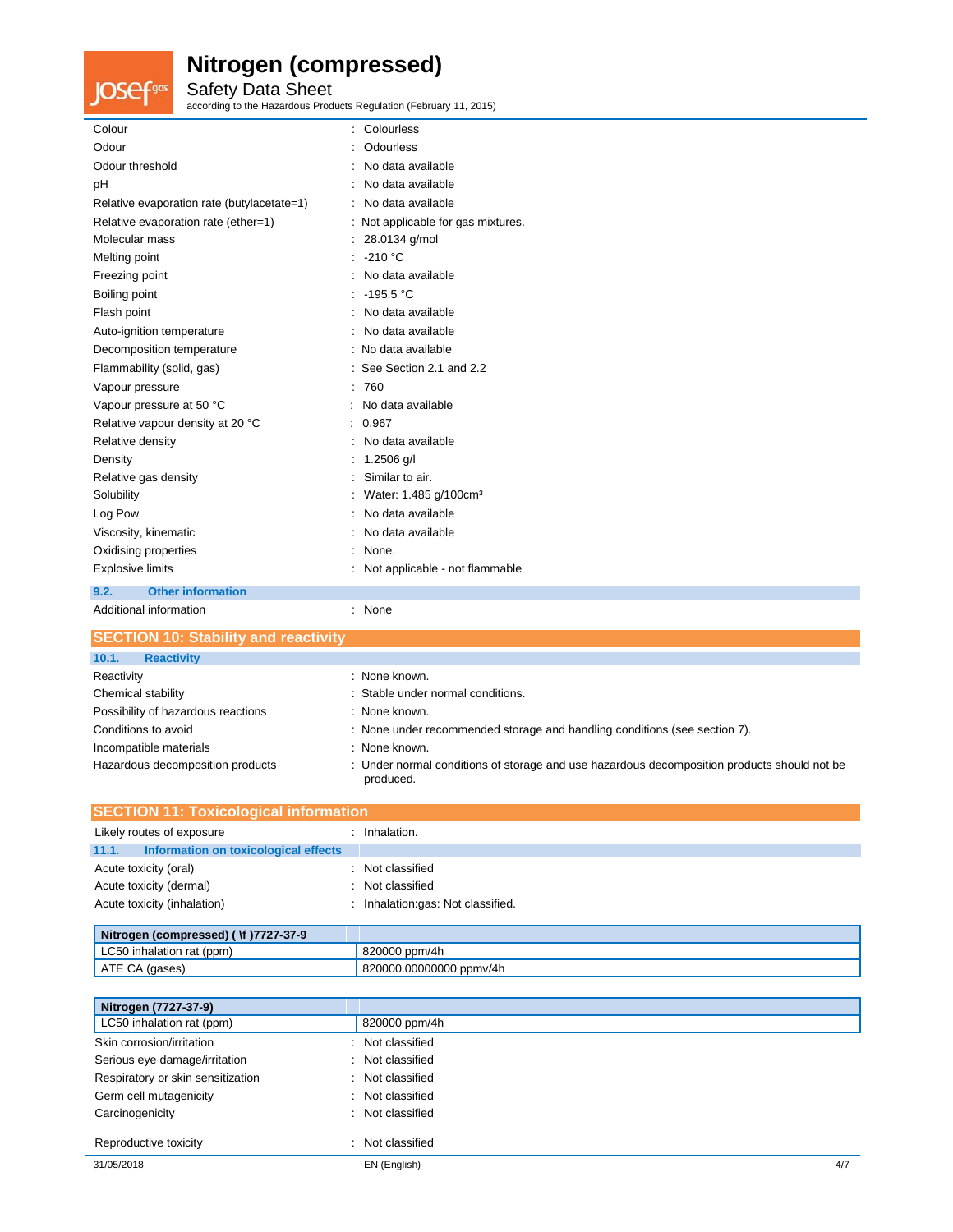# **JOSef**<sup>gas</sup>

# **Nitrogen (compressed)**

Safety Data Sheet according to the Hazardous Products Regulation (February 11, 2015)

| STOT-single exposure   | : Not classified |  |
|------------------------|------------------|--|
| STOT-repeated exposure | : Not classified |  |
| Aspiration hazard      | : Not classified |  |

| <b>SECTION 12: Ecological information</b>                                                                          |                                                                                                                                                                                                                            |
|--------------------------------------------------------------------------------------------------------------------|----------------------------------------------------------------------------------------------------------------------------------------------------------------------------------------------------------------------------|
| <b>Toxicity</b><br>12.1.                                                                                           |                                                                                                                                                                                                                            |
| No additional information available                                                                                |                                                                                                                                                                                                                            |
| <b>Persistence and degradability</b><br>12.2.                                                                      |                                                                                                                                                                                                                            |
| Nitrogen (7727-37-9)                                                                                               |                                                                                                                                                                                                                            |
| Persistence and degradability                                                                                      | No ecological damage caused by this product.                                                                                                                                                                               |
| <b>Bioaccumulative potential</b><br>12.3.                                                                          |                                                                                                                                                                                                                            |
| Nitrogen (7727-37-9)                                                                                               |                                                                                                                                                                                                                            |
| Log Pow                                                                                                            | Not applicable for inorganic gases.                                                                                                                                                                                        |
| Bioaccumulative potential                                                                                          | No ecological damage caused by this product.                                                                                                                                                                               |
| 12.4.<br><b>Mobility in soil</b>                                                                                   |                                                                                                                                                                                                                            |
| Nitrogen (7727-37-9)                                                                                               |                                                                                                                                                                                                                            |
| Log Pow                                                                                                            | Not applicable for inorganic gases.                                                                                                                                                                                        |
| Ecology - soil                                                                                                     | No ecological damage caused by this product.                                                                                                                                                                               |
| 12.5.<br><b>Other adverse effects</b>                                                                              |                                                                                                                                                                                                                            |
| <b>GWPmix comment</b>                                                                                              | : No known effects from this product.                                                                                                                                                                                      |
| <b>CTION 13: Disposal considerations</b>                                                                           |                                                                                                                                                                                                                            |
| 13.1.<br><b>Disposal methods</b>                                                                                   |                                                                                                                                                                                                                            |
| Waste treatment methods                                                                                            | : Contact supplier if guidance is required. Do not discharge into any place where its<br>accumulation could be dangerous. Ensure that the emission levels from local regulations or<br>operating permits are not exceeded. |
| Product/Packaging disposal recommendations                                                                         | Refer to the CGA Pamphlet P-63 "Disposal of Gases" available at www.cganet.com for<br>more guidance on suitable disposal methods.                                                                                          |
| Additional information                                                                                             | : None.                                                                                                                                                                                                                    |
| <b>SECTION 14: Transport information</b>                                                                           |                                                                                                                                                                                                                            |
| 14.1.<br><b>Basic shipping description</b>                                                                         |                                                                                                                                                                                                                            |
| In accordance with TDG                                                                                             |                                                                                                                                                                                                                            |
| <b>Transportation of Dangerous Goods</b>                                                                           |                                                                                                                                                                                                                            |
| UN-No. (TDG)<br><b>TDG Primary Hazard Classes</b><br><b>Transport Document Description</b><br>Proper Shipping Name | : UN1066<br>: 2.2 - Class 2.2 - Non-Flammable, Non-Toxic Gas.<br>: UN1066 NITROGEN, COMPRESSED, 2.2<br>: NITROGEN, COMPRESSED                                                                                              |
| Hazard labels (TDG)                                                                                                | : 2.2 - Non-flammable, non-toxic gases                                                                                                                                                                                     |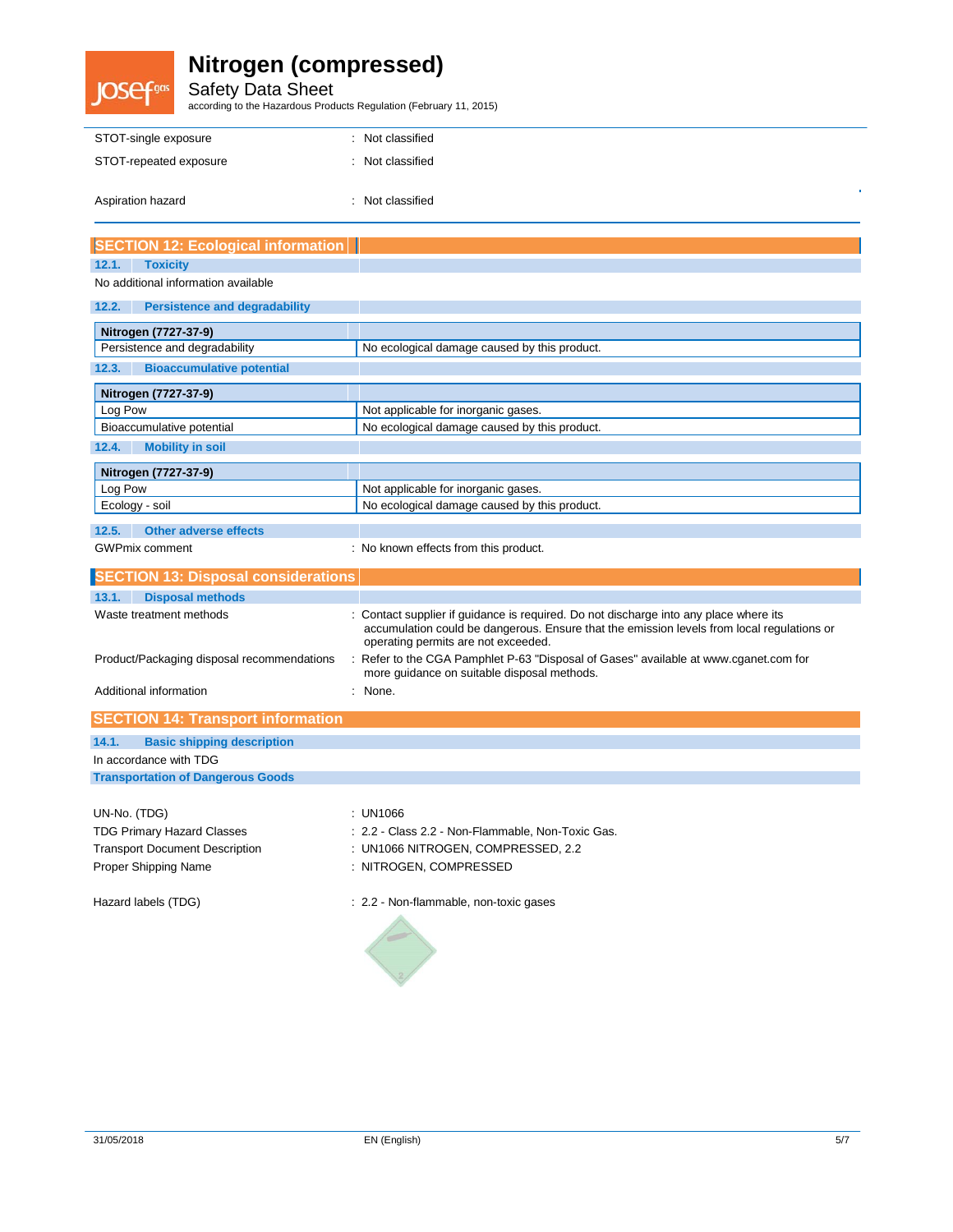

Safety Data Sheet according to the Hazardous Products Regulation (February 11, 2015)

| <b>TDG Special Provisions</b><br>Explosive Limit and Limited Quantity Index<br>Excepted quantities (TDG)<br>Passenger Carrying Road Vehicle or Passenger : 75 L<br>Carrying Railway Vehicle Index | : 148 - (1) Part 5 (Means of Containment) does not apply to radiation detectors that contain<br>these dangerous goods in non-refillable pressure receptacles if (a) the working pressure in each<br>receptacle is less than 5 000 KPa; (b)the capacity of each receptacle is less than 12 L; (c)each<br>receptacle has a minimum burst pressure of (i) at least 3 times the working pressure, when the<br>receptacle is fitted with a relief device, or (ii) at least 4 times the working pressure, when the<br>receptacle is not fitted with a relief device; (d)each receptacle is manufactured from material<br>that will not fragment upon rupture; (e)each detector is manufactured under a quality assurance<br>program; ISO 9001:2008 is an example of a quality assurance program. (f) the detectors are<br>transported in strong outer means of containment; and (g)a detector in its outer means of<br>containment is capable of withstanding a 1.2 m drop test without breakage of the detector or<br>rupture of the outer means of containment. (2) Part 5 (Means of Containment) does not apply to<br>radiation detectors that contain these dangerous goods in non-refillable pressure receptacles<br>and that are included in equipment, if (a)the conditions set out in paragraphs $(1)(a)$ to (e) are<br>met; and (b)the equipment is contained in a strong outer means of containment or the<br>equipment affords the detectors with protection that is equivalent to that provided by a strong<br>outer means of containment. (3) These Regulations, except for Part 1 (Coming into Force,<br>Repeal, Interpretation, General Provisions and Special Cases) and Part 2 (Classification), do<br>not apply to radiation detectors that contain these dangerous goods in non-refillable pressure<br>receptacles, including detectors in radiation detection systems, if the detectors meet the<br>requirements of subsection (1) or (2), as applicable, and the capacity of the receptacles that<br>contain the detectors is less than 50 mL. SOR/2014-306<br>0.125 L<br>E <sub>1</sub><br>÷ |
|---------------------------------------------------------------------------------------------------------------------------------------------------------------------------------------------------|--------------------------------------------------------------------------------------------------------------------------------------------------------------------------------------------------------------------------------------------------------------------------------------------------------------------------------------------------------------------------------------------------------------------------------------------------------------------------------------------------------------------------------------------------------------------------------------------------------------------------------------------------------------------------------------------------------------------------------------------------------------------------------------------------------------------------------------------------------------------------------------------------------------------------------------------------------------------------------------------------------------------------------------------------------------------------------------------------------------------------------------------------------------------------------------------------------------------------------------------------------------------------------------------------------------------------------------------------------------------------------------------------------------------------------------------------------------------------------------------------------------------------------------------------------------------------------------------------------------------------------------------------------------------------------------------------------------------------------------------------------------------------------------------------------------------------------------------------------------------------------------------------------------------------------------------------------------------------------------------------------------------------------------------------------------------------------------------------------------|
| 14.2.<br><b>Transport information/DOT - USA</b>                                                                                                                                                   |                                                                                                                                                                                                                                                                                                                                                                                                                                                                                                                                                                                                                                                                                                                                                                                                                                                                                                                                                                                                                                                                                                                                                                                                                                                                                                                                                                                                                                                                                                                                                                                                                                                                                                                                                                                                                                                                                                                                                                                                                                                                                                              |
| <b>Department of Transport</b>                                                                                                                                                                    |                                                                                                                                                                                                                                                                                                                                                                                                                                                                                                                                                                                                                                                                                                                                                                                                                                                                                                                                                                                                                                                                                                                                                                                                                                                                                                                                                                                                                                                                                                                                                                                                                                                                                                                                                                                                                                                                                                                                                                                                                                                                                                              |
|                                                                                                                                                                                                   |                                                                                                                                                                                                                                                                                                                                                                                                                                                                                                                                                                                                                                                                                                                                                                                                                                                                                                                                                                                                                                                                                                                                                                                                                                                                                                                                                                                                                                                                                                                                                                                                                                                                                                                                                                                                                                                                                                                                                                                                                                                                                                              |
| DOT NA no.                                                                                                                                                                                        | : UN1066                                                                                                                                                                                                                                                                                                                                                                                                                                                                                                                                                                                                                                                                                                                                                                                                                                                                                                                                                                                                                                                                                                                                                                                                                                                                                                                                                                                                                                                                                                                                                                                                                                                                                                                                                                                                                                                                                                                                                                                                                                                                                                     |
| UN-No.(DOT)                                                                                                                                                                                       | 1066                                                                                                                                                                                                                                                                                                                                                                                                                                                                                                                                                                                                                                                                                                                                                                                                                                                                                                                                                                                                                                                                                                                                                                                                                                                                                                                                                                                                                                                                                                                                                                                                                                                                                                                                                                                                                                                                                                                                                                                                                                                                                                         |
| <b>Transport Document Description</b>                                                                                                                                                             |                                                                                                                                                                                                                                                                                                                                                                                                                                                                                                                                                                                                                                                                                                                                                                                                                                                                                                                                                                                                                                                                                                                                                                                                                                                                                                                                                                                                                                                                                                                                                                                                                                                                                                                                                                                                                                                                                                                                                                                                                                                                                                              |
| Proper Shipping Name (DOT)                                                                                                                                                                        | : UN1066 Nitrogen, compressed, 2.2<br>: Nitrogen, compressed                                                                                                                                                                                                                                                                                                                                                                                                                                                                                                                                                                                                                                                                                                                                                                                                                                                                                                                                                                                                                                                                                                                                                                                                                                                                                                                                                                                                                                                                                                                                                                                                                                                                                                                                                                                                                                                                                                                                                                                                                                                 |
| Contains Statement Field Selection (DOT)                                                                                                                                                          | : DOT_TECHNICAL - Proper Shipping Name - Technical (DOT)                                                                                                                                                                                                                                                                                                                                                                                                                                                                                                                                                                                                                                                                                                                                                                                                                                                                                                                                                                                                                                                                                                                                                                                                                                                                                                                                                                                                                                                                                                                                                                                                                                                                                                                                                                                                                                                                                                                                                                                                                                                     |
|                                                                                                                                                                                                   |                                                                                                                                                                                                                                                                                                                                                                                                                                                                                                                                                                                                                                                                                                                                                                                                                                                                                                                                                                                                                                                                                                                                                                                                                                                                                                                                                                                                                                                                                                                                                                                                                                                                                                                                                                                                                                                                                                                                                                                                                                                                                                              |
| Class (DOT)                                                                                                                                                                                       | : 2.2 - Class 2.2 - Non-flammable compressed gas 49 CFR 173.115                                                                                                                                                                                                                                                                                                                                                                                                                                                                                                                                                                                                                                                                                                                                                                                                                                                                                                                                                                                                                                                                                                                                                                                                                                                                                                                                                                                                                                                                                                                                                                                                                                                                                                                                                                                                                                                                                                                                                                                                                                              |
| Division (DOT)                                                                                                                                                                                    | : 2.2                                                                                                                                                                                                                                                                                                                                                                                                                                                                                                                                                                                                                                                                                                                                                                                                                                                                                                                                                                                                                                                                                                                                                                                                                                                                                                                                                                                                                                                                                                                                                                                                                                                                                                                                                                                                                                                                                                                                                                                                                                                                                                        |
| Hazard labels (DOT)                                                                                                                                                                               | : 2.2 - Non-flammable gas                                                                                                                                                                                                                                                                                                                                                                                                                                                                                                                                                                                                                                                                                                                                                                                                                                                                                                                                                                                                                                                                                                                                                                                                                                                                                                                                                                                                                                                                                                                                                                                                                                                                                                                                                                                                                                                                                                                                                                                                                                                                                    |
|                                                                                                                                                                                                   |                                                                                                                                                                                                                                                                                                                                                                                                                                                                                                                                                                                                                                                                                                                                                                                                                                                                                                                                                                                                                                                                                                                                                                                                                                                                                                                                                                                                                                                                                                                                                                                                                                                                                                                                                                                                                                                                                                                                                                                                                                                                                                              |
|                                                                                                                                                                                                   |                                                                                                                                                                                                                                                                                                                                                                                                                                                                                                                                                                                                                                                                                                                                                                                                                                                                                                                                                                                                                                                                                                                                                                                                                                                                                                                                                                                                                                                                                                                                                                                                                                                                                                                                                                                                                                                                                                                                                                                                                                                                                                              |
| Dangerous for the environment                                                                                                                                                                     | : No                                                                                                                                                                                                                                                                                                                                                                                                                                                                                                                                                                                                                                                                                                                                                                                                                                                                                                                                                                                                                                                                                                                                                                                                                                                                                                                                                                                                                                                                                                                                                                                                                                                                                                                                                                                                                                                                                                                                                                                                                                                                                                         |
|                                                                                                                                                                                                   |                                                                                                                                                                                                                                                                                                                                                                                                                                                                                                                                                                                                                                                                                                                                                                                                                                                                                                                                                                                                                                                                                                                                                                                                                                                                                                                                                                                                                                                                                                                                                                                                                                                                                                                                                                                                                                                                                                                                                                                                                                                                                                              |
| DOT Packaging Exceptions (49 CFR 173.xxx)                                                                                                                                                         | : 306;307                                                                                                                                                                                                                                                                                                                                                                                                                                                                                                                                                                                                                                                                                                                                                                                                                                                                                                                                                                                                                                                                                                                                                                                                                                                                                                                                                                                                                                                                                                                                                                                                                                                                                                                                                                                                                                                                                                                                                                                                                                                                                                    |
| DOT Packaging Non Bulk (49 CFR 173.xxx)                                                                                                                                                           | 302                                                                                                                                                                                                                                                                                                                                                                                                                                                                                                                                                                                                                                                                                                                                                                                                                                                                                                                                                                                                                                                                                                                                                                                                                                                                                                                                                                                                                                                                                                                                                                                                                                                                                                                                                                                                                                                                                                                                                                                                                                                                                                          |
| DOT Packaging Bulk (49 CFR 173.xxx)                                                                                                                                                               | : 314;315                                                                                                                                                                                                                                                                                                                                                                                                                                                                                                                                                                                                                                                                                                                                                                                                                                                                                                                                                                                                                                                                                                                                                                                                                                                                                                                                                                                                                                                                                                                                                                                                                                                                                                                                                                                                                                                                                                                                                                                                                                                                                                    |
| DOT Quantity Limitations Passenger aircraft/rail : 75 kg                                                                                                                                          |                                                                                                                                                                                                                                                                                                                                                                                                                                                                                                                                                                                                                                                                                                                                                                                                                                                                                                                                                                                                                                                                                                                                                                                                                                                                                                                                                                                                                                                                                                                                                                                                                                                                                                                                                                                                                                                                                                                                                                                                                                                                                                              |
| (49 CFR 173.27)<br>DOT Quantity Limitations Cargo aircraft only (49 : 150 kg)<br>CFR 175.75)                                                                                                      |                                                                                                                                                                                                                                                                                                                                                                                                                                                                                                                                                                                                                                                                                                                                                                                                                                                                                                                                                                                                                                                                                                                                                                                                                                                                                                                                                                                                                                                                                                                                                                                                                                                                                                                                                                                                                                                                                                                                                                                                                                                                                                              |
| DOT Vessel Stowage Location                                                                                                                                                                       | : A - The material may be stowed "on deck" or "under deck" on a cargovessel and on a                                                                                                                                                                                                                                                                                                                                                                                                                                                                                                                                                                                                                                                                                                                                                                                                                                                                                                                                                                                                                                                                                                                                                                                                                                                                                                                                                                                                                                                                                                                                                                                                                                                                                                                                                                                                                                                                                                                                                                                                                         |
|                                                                                                                                                                                                   | passenger vessel.                                                                                                                                                                                                                                                                                                                                                                                                                                                                                                                                                                                                                                                                                                                                                                                                                                                                                                                                                                                                                                                                                                                                                                                                                                                                                                                                                                                                                                                                                                                                                                                                                                                                                                                                                                                                                                                                                                                                                                                                                                                                                            |
| Other information                                                                                                                                                                                 | : No supplementary information available.                                                                                                                                                                                                                                                                                                                                                                                                                                                                                                                                                                                                                                                                                                                                                                                                                                                                                                                                                                                                                                                                                                                                                                                                                                                                                                                                                                                                                                                                                                                                                                                                                                                                                                                                                                                                                                                                                                                                                                                                                                                                    |
| 14.3.<br>Air and sea transport                                                                                                                                                                    |                                                                                                                                                                                                                                                                                                                                                                                                                                                                                                                                                                                                                                                                                                                                                                                                                                                                                                                                                                                                                                                                                                                                                                                                                                                                                                                                                                                                                                                                                                                                                                                                                                                                                                                                                                                                                                                                                                                                                                                                                                                                                                              |
| <b>IMDG</b>                                                                                                                                                                                       |                                                                                                                                                                                                                                                                                                                                                                                                                                                                                                                                                                                                                                                                                                                                                                                                                                                                                                                                                                                                                                                                                                                                                                                                                                                                                                                                                                                                                                                                                                                                                                                                                                                                                                                                                                                                                                                                                                                                                                                                                                                                                                              |
| UN-No. (IMDG)                                                                                                                                                                                     | 1066                                                                                                                                                                                                                                                                                                                                                                                                                                                                                                                                                                                                                                                                                                                                                                                                                                                                                                                                                                                                                                                                                                                                                                                                                                                                                                                                                                                                                                                                                                                                                                                                                                                                                                                                                                                                                                                                                                                                                                                                                                                                                                         |
| Proper Shipping Name (IMDG)                                                                                                                                                                       | COMPRESSED GAS, N.O.S.                                                                                                                                                                                                                                                                                                                                                                                                                                                                                                                                                                                                                                                                                                                                                                                                                                                                                                                                                                                                                                                                                                                                                                                                                                                                                                                                                                                                                                                                                                                                                                                                                                                                                                                                                                                                                                                                                                                                                                                                                                                                                       |

Transport Document Description (IMDG) : UN 1066 COMPRESSED GAS, N.O.S., 2.2